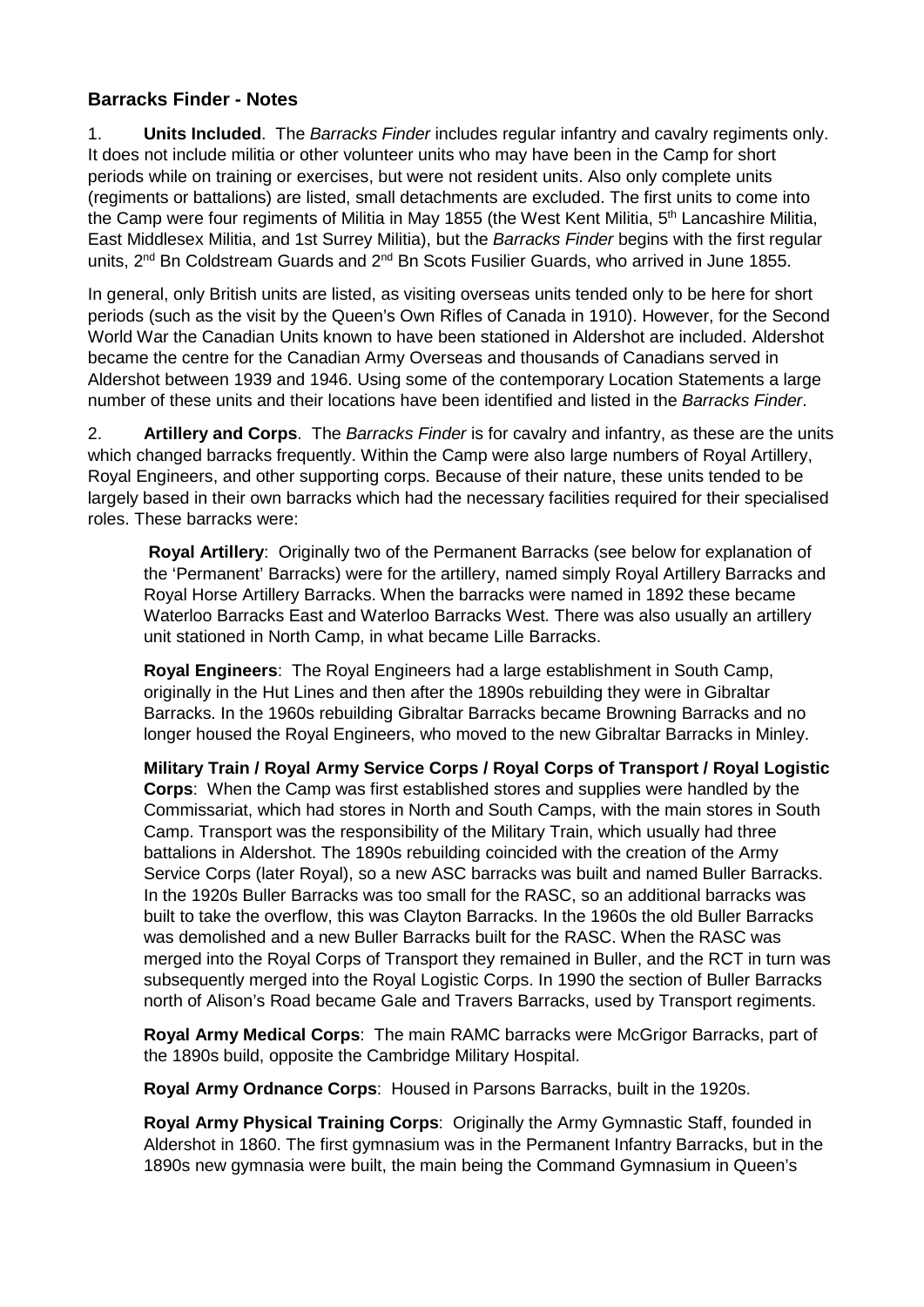Avenue, around which grew the Army School of Physical Training. The APTC staff were housed in Hammersley Barracks (named after the founder of the Corps), originally built in the 1930s and then re-built in the 1960s. In the 1940s the Command Gymnasium was named the Fox Gym, and later the ASPT complex was named Fox Lines.

3. **Regimental names and numbers**. Except for the Guards regiments, before 1881 infantry regiments did not have official names, they were simply known by numbers (eg  $37<sup>th</sup>$  Foot). Some regiments gained unofficial names (eg the  $42<sup>nd</sup>$  Foot was commonly known as the Black Watch) but such names were not officially recognised until the reforms of 1881. Under these reforms, most of the old Foot regiments were joined together in pairs to make a new regiment which was given a new name, the two old Foot regiments becoming the first and second battalions of the new regiment (see below for more on battalions), eg the  $37<sup>th</sup>$  and  $67<sup>th</sup>$  Foot were joined together to form the Hampshire Regiment. (The most senior regiments were not joined with anyone else, in recognition of their seniority, so for example the 1<sup>st</sup> Foot became the Royal Scots and gained extra battalions, but was not joined with any other Foot regiment.) The 1881 regimental names lasted largely intact until after the Second World War, but since then there have been numerous regimental mergers and with each merger comes a new name which is acceptable to all (eg the Royal Hampshire Regiment became part of the Princess of Wales's Royal Regiment). The lineage of British regimental names is complex and can be confusing, but a helpful guide is published by the Army Museums Ogilby Trust at [http://www.armymuseums.org.uk/succession-of-titles.htm.](http://www.armymuseums.org.uk/succession-of-titles.htm)

4. **Battalions**. There is often confusion surrounding battalions and regiments. For the cavalry, the battlefield unit was the regiment, however, for the infantry the battlefield unit was the battalion. The size of a battalion varied, but was usually around 1,000 men at wartime establishment, in peace time it would be considerably less, often 600-700. Before the 1881 reforms not all regiments had more than one battalion, so in the *Barracks Finder* some Foot regiments are annotated with the battalion and some are not. After the 1881 reforms most regiments had multiple battalions. The regiment was the overall formation to which the soldiers belonged (eg the Hampshire Regiment), but they served with their battalion. The idea was that there could be one battalion serving overseas, another at home, a reserves battalion, etc. When two of the old Foot regiments were joined together in 1881, the most senior (lowest Foot number) became the first battalion, and the junior became the second battalion. Other battalions would be the regiment's territorial (volunteer) battalions. In the *Barracks Finder* the battalions are shown as "1<sup>st</sup> Bn", "2<sup>nd</sup> Bn", etc. In times of war, extra battalions would be created for the duration of the war, these were known as "Service battalions". In the First World War there were so many volunteers coming forward that the existing Territorial battalions were sometimes split rather than creating new battalions. So, for example, the Hampshire Regiment's 4<sup>th</sup> Battalion was split to create the 1<sup>st</sup>/4<sup>th</sup> and 2<sup>nd</sup>/4<sup>th</sup>, the 1<sup>st</sup>/4<sup>th</sup> being the local battalion for Aldershot volunteers.

5. **Permanent and Temporary barracks**. The first Camp at Aldershot consisted of wooden huts, as it was founded during the time of the Crimean War and the priority was to build accommodation quickly. The first proper brick-built barracks were built between 1856 and 1859 in a line along the southern edge of the Camp, along what is today Wellington Avenue. These were three cavalry barracks, three infantry barracks and two artillery barracks, and in the contemporary documents these were collectively known as the "Permanent Barracks" to distinguish them from the wooden huts of the rest of the South Camp and all of North Camp, which were the "Temporary Barracks". Much of the *Barracks Finder* data has been compiled from the monthly "Distribution of the Army in Great Britain" compiled for the War Office, which in the early years did not include any details of the specific barracks of units in Aldershot, simply describing them as being in "Aldershot Camp", so for these years the entry in *Barracks Finder* just states "Barracks not specified". There were a few years when the individual barracks were not given but the returns did show if the units were in barracks or huts, so in *Barracks Finder* these are shown as "Permanent Barracks" or "Hut Lines".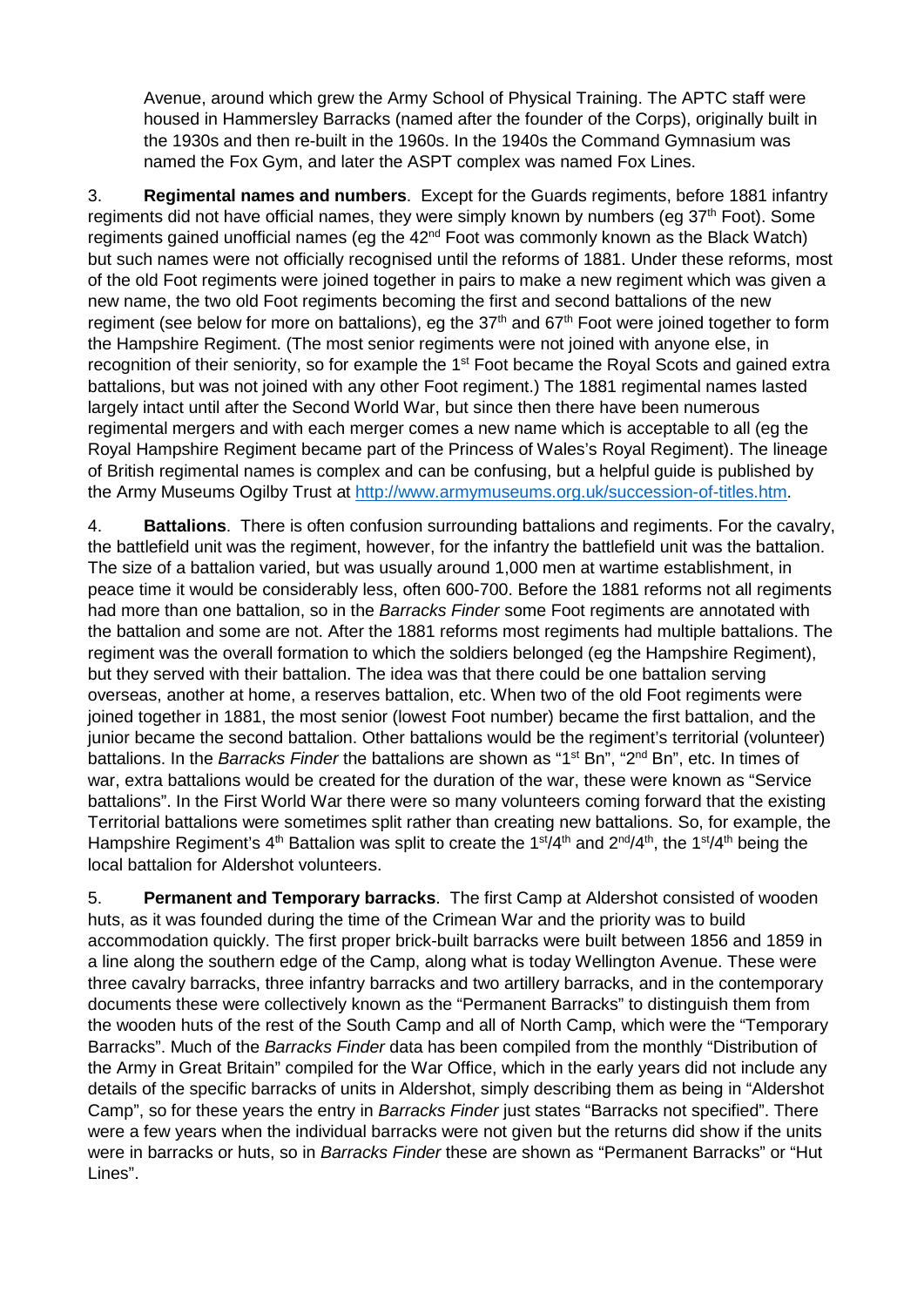6. **Names of Aldershot barracks**. The wooden huts of the "Temporary Barracks" were grouped into "lines" but these did not have names, they were simply known by letters. The contemporary returns do not specify the letters of the huts in which units were stationed, so in *Barracks Finder* these are simply described as "Hut Lines". The "Permanent Barracks" had simple descriptive names, being East, West and South Cavalry Barracks; East, Centre and West Infantry Barracks; and the Royal Artillery and Royal Horse Artillery Barracks. With the replacement of the huts by new brick barracks in the 1890s, it was decided to give them names, so from 1892 the infantry barracks all have names of great British victories. They were grouped into three "Lines", in North Camp were Marlborough Lines, with the barracks named after Marlborough's battles; in the centre of the Camp were Stanhope Lines, with barracks named after victories of the Napoleonic Wars at which someone other than Wellington was in command; and the old Permanent Barracks became Wellington Lines, each named after one of the great Duke's victories. The cavalry barracks remained as East, West and South until 1909, when they were named after great cavalry battles.

7. **Missing war years**. *Barracks Finder* does not include entries for the years of the South African War (Second Boer War, 1899-1901); the First World War (1914-1918). In these years huge numbers of soldiers and units passed through Aldershot, most being here for only a few weeks as they did final training or preparation for deployment. As a result the peacetime regimental returns were not compiled, and it would be impossible to track the huge numbers of units which passed through the Camp.

During the Second World War (1939-1945), Aldershot was the centre for the Canadian Army Overseas, and using contemporary Location Statements it has been possible to list a large number of Canadian regiments and their known barracks. However, in addition, during the war there were again a great many transient units as in the First World War and it is not possible to track all these units. *Barracks Finder* aims to list only resident Aldershot units and so does not include the many transient units during these major wars.

## **SOURCES**

At the core of Barracks Finder is the work of the late Victor Waller, noted local historian and longserving Secretary of the Friends of the Aldershot Military Museum. His manuscript notes are in the collection of the Aldershot Military Museum and the digitised version of these manuscripts made Barracks Finder possible. Building on Victor's work, Barracks Finder has subsequently been extended using the following sources:

*Quarters of Troops in Great Britain, 1852-1859*. The National Archives, files WO 17/2806 - 17/2808.

*Distribution of the Army: Monthly Returns, 1859-1865*. The National Archives, files WO 73/1 to 73/6.

*Distribution of the Army: Monthly Returns, 1866-1939*. In the collection of the Prince Consort's Library, Aldershot.

*Army Lists*, various volumes, in the collection of the Prince Consort's Library, Aldershot.

*Canadian Military Headquarters files* (Copies of documents from the Public Archives of Canada, in the Aldershot Military Museum, File 22):

Accommodation Project 'A'. Public Archives of Canada, Record Group 24, Vol 12, 682, CMHQ File 16/1 Div/1.

2 Canadian Division Location Statement No. 2, dated 14 Oct 1940. Public Archives of Canada, Record Group 24, Vol 12, 347, CMHQ File 4/Locations/2.